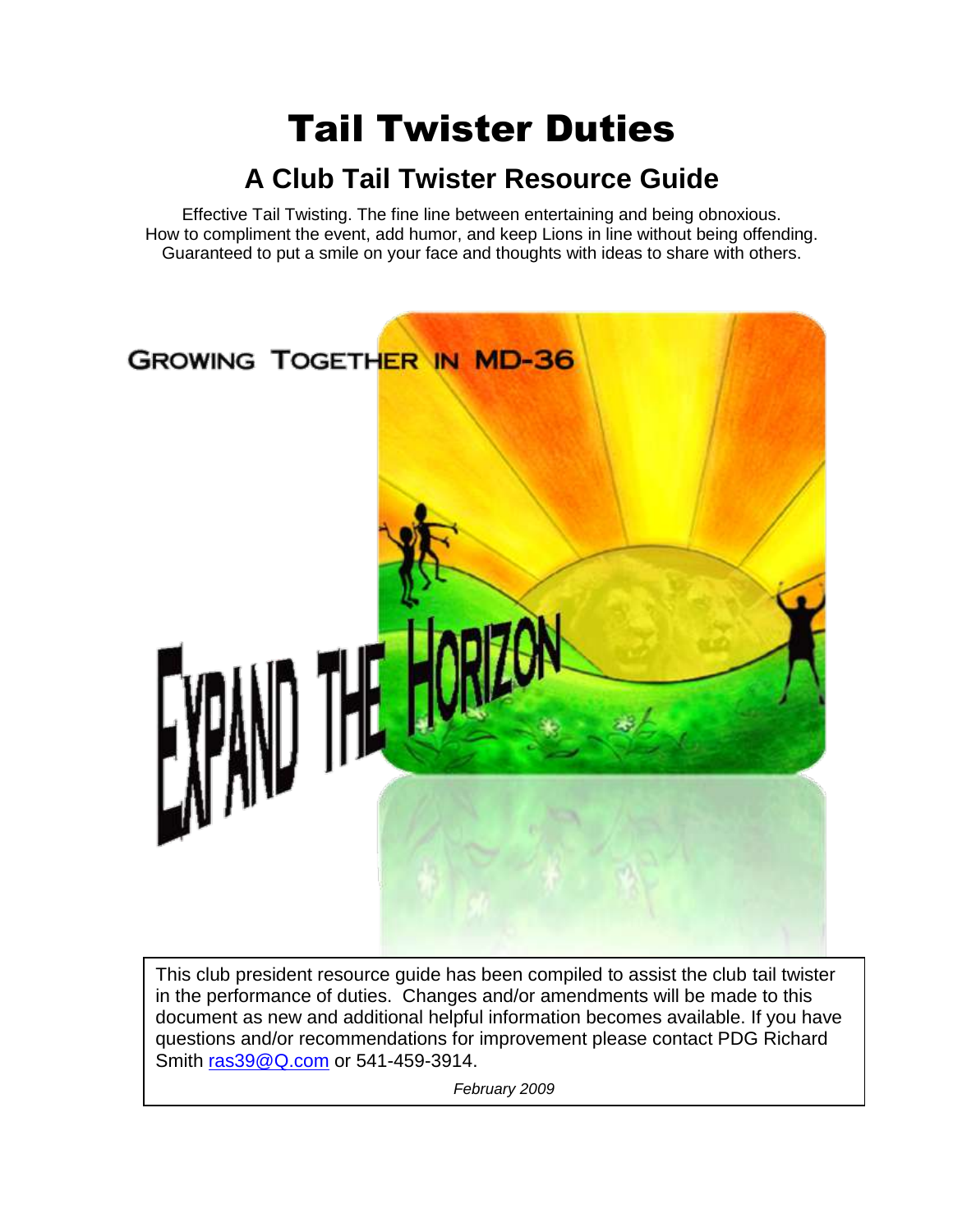#### **FUNCTIONS & DUTIES OF THE "TAILTWISTER"**

A lively Tail Twister can have an uplifting effect on the club meetings. The Tail Twister can also assist the President with keeping the meeting moving and not getting stalled. In many instances, the success, or failure of a meeting may "hinge" directly on the lively imagination and creativity of a good "Tail Twister."

#### **LIONS INTERNATIONAL SAYS:**

"THE TAIL TWISTER" – The Tail Twister is an officer and the 'pep master' of his/her Lions Club. The duties are to instill enthusiasm and good fellowship in the meetings and to keep harmony. The Tail Twister is empowered to impose, as well as collect, fines from the members. There shall be no appeal from his/her decision in imposing a fine, and he/she may not be fined except by the unanimous vote of the members present (*and remember, the Tail Twister is also a member with a vote*).

The good "tail twister" keeps an alert eye on the head table during the entire meeting and **avoids letting his/her tail twisting activities interfere** at any time with the progress of the meeting.

- Know your crowd-use diplomacy
- There is a time to be serious and respectful of others!
- Ask for a donation not a fine
- Must be fun!

#### **GETTING STARTED:**

The tail twister performs one of the most important functions of a club. When guests leave a meeting it is the tail twister that they will remember.

The Lion President is important in keeping the meeting on track but it is cooperation with the tail twister that will make the meetings great.

When you attend a club meeting and there is an atmosphere of fellowship and good cheer, chances are that the tail twister has done his/her planning and is hard at work. If the club has a good tail twister he/she will see to it that there is plenty of laughter and good cheer.

The tail twister must generate fun and prevent meetings from becoming boring.

It is important to know what the rules are in your club. How much are the fines? Your members should plan to bring coins or bills for your antics. IOU's are usually accepted. Protocol would be that guests (including the District Governor) are not fined. If you intend to fine a guest or DG in fun, consider supplying them with proper change in advance of the meeting or that a Lion sitting next to them provides the change. Most clubs set an upper limit of fining for each meeting. Be sure you know how long you have for Tail Twisting at each meeting and where you fit on the agenda. Communicate with the President in advance.

Don't forget that you can move a meeting along by fining a member who goes on too long, including the President. You may fine members that are late (*but don't discourage them from attending*) or don't bring vests, pins, and so on. Try to fine each member at least once every two to three meetings. No sense overlooking anyone – they may feel left out. Find a fun container to use for collection of funds. Funds collected at each meeting (and the IOU's) go to the Club Treasurer. Remember, the money you collect goes to the club's Administrative fund, so your creativity during the year in collecting the fines will help out your club.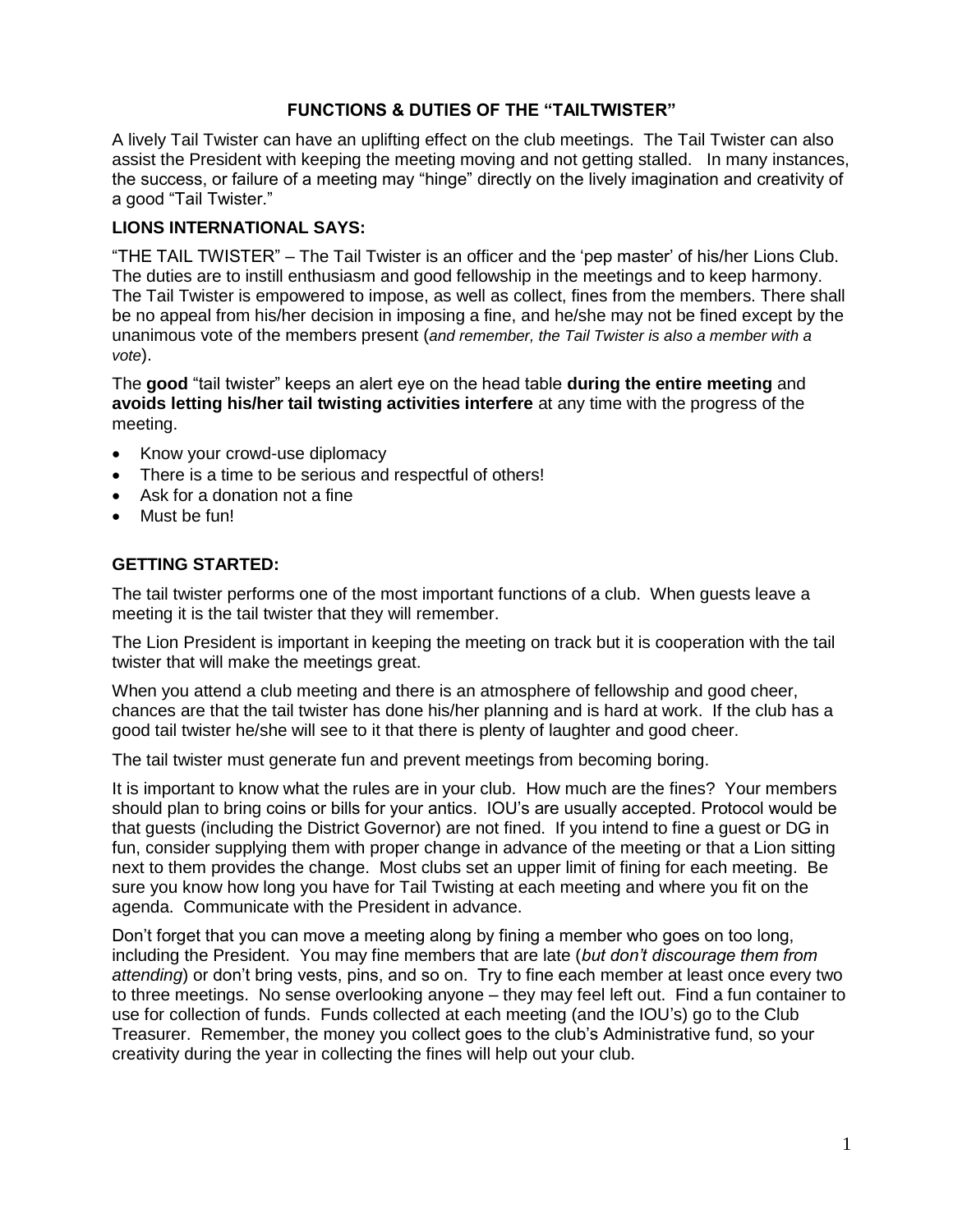**Do's**

- Demand respect! Demand it from everyone! Use fines, or whatever tactic is necessary.
- Do keep fines in a reasonable range 10-25 cents.
- Have a no change policy. What you get is what you keep.(unless you agree otherwiseuse good judgement)
- Use your position to keep the meetings interesting
- Use your position to maintain order
- Use your position to keep the meetings "on track"
- Be the center of attention
- Collect fines to help build the administrative fund(the tailtwister is an important fundraiser)
- Be polite, be pleasant, and have fun.
- Promote fun
- Be creative
- Be professional
- Fine members who do not wear Lion vest/emblem/pin
- Do fine members who are unruly, disrespectful, or holding "private meeting".

#### **Don't**

- Never embarrass anyone
- Do not tell jokes-
- No private fines-all fines are public
- Do not fine guests including guest speaker, DG or ID.
- Do not interrupt the President or the ongoing program.
- Do not make an issue out of a member who does not want to pay a fine. (Take IOU's)
- Do not make anyone feel uncomfortable
- Do not make members feel unwelcome

### IDEAS FROM OTHER CLUBS FOR PEPPING UP MEETINGS:

**HAPPY DOLLAR** – Allow some time for Lions to contribute a dollar and brag about themselves, their kids, grandkids and so on. It's 30 seconds of advertising for \$1. Be sure to fine them if they go on too long.

**AUCTIONS** – Have auctions to help raise funds for the club. Don't take too long. Something quick and fun. Maybe folks pay NOT to get the item.

**LOUDER & FUNNER** – Announce one meeting in advance that a prize will be given to the member who wears the loudest tie and present a novelty tie for the prize. This stunt helps attendance and goes over big!

**SALUTE THE FLAG** – Most clubs use the Pledge of Allegiance as part of their program. Have Tail Twister pass around and ask each member who wrote it and when. Francis Bellamy wrote it in August 1892, in Rome, New York for a public school celebration. Fine those who fail. Use this idea for other historic events.

**HISTORIC OR LIONS EVENTS** – The same idea as above, using other events. By using Lions information, you can educate the club as well. The Lions Orientation Guide is a good source of information, as is *The Lion* magazine.

**NEWS OF THE DAY** – Club President appoints a different member each week to stand and ask another member of his/her selection two questions pertaining to the news of the day. If he/she answers both questions, the member asking pays the fine. If he/she can't answer, then they pay the fine. Trick is for the first member to try and pick the right party.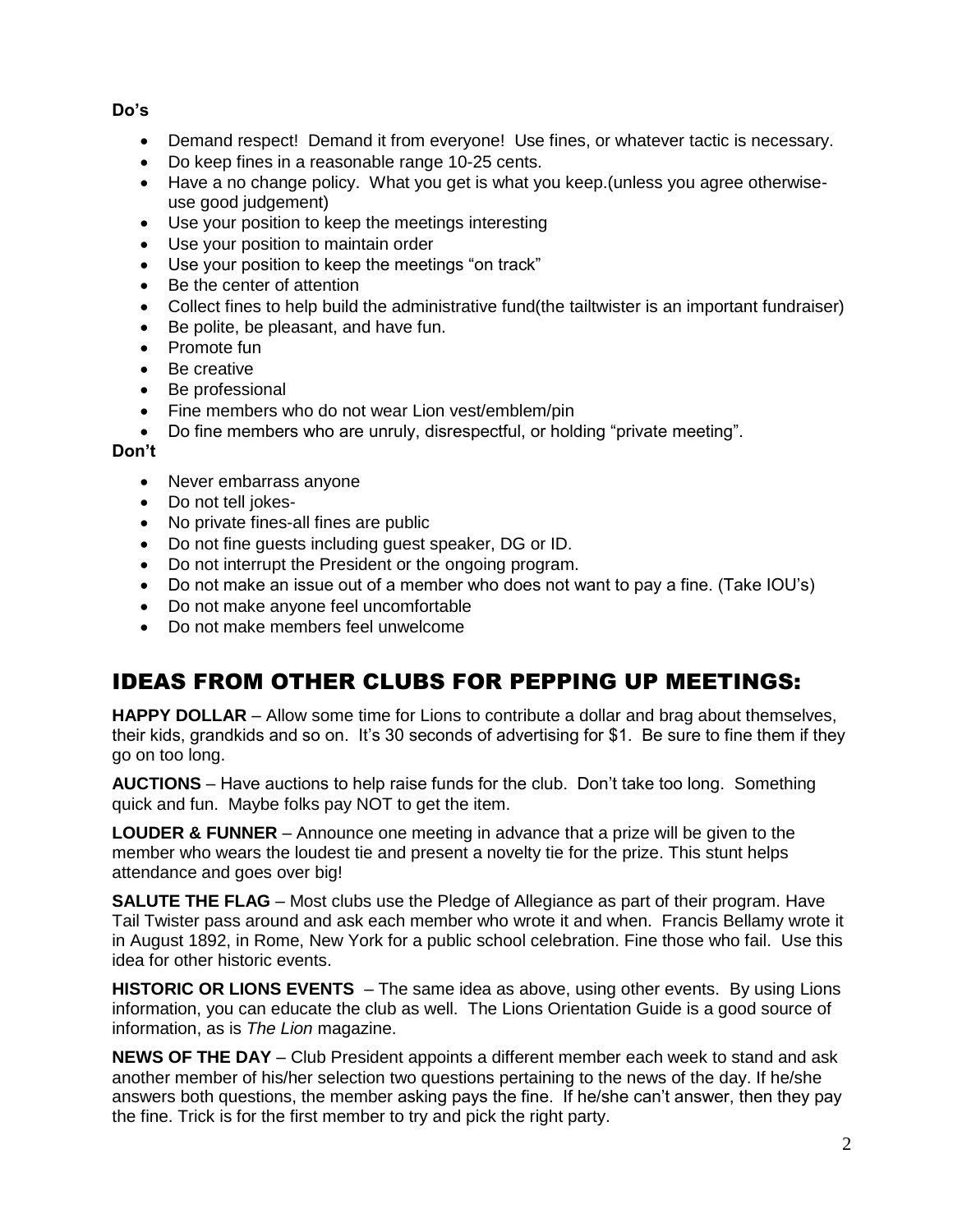**CAN YOU SPELL?** – Have a spelling bee. Invite 4 or 5 school children about 11 to 12 years of age and put them in a spelling bee with members. It is fun and the members seldom win.

**KANGAROO COURT** – Appoint a lawyer and prosecutor and try different members for the following: A strictly cash man for giving credit to one having no visible means of support; a Jew for eating pork; a member for being in the news; any other ideas that will conform with your members and be of local interest. The more dramatic and comedy effects, the better. Trump up any charge that is funny.

**TIT FOR TAT** – Arrange with a neighboring club to exchange meetings. The other club comes to your meeting and their entire staff of officers takes over and runs the meeting in their own way. The other club does everything such as bringing their own speaker, stunt man, song leader, etc. When your club visits them, your officers take over in a similar manner. This gives two wonderful meetings as each club tries to outdo the other!

**MYSTIC TRIANGLE** – Create a special purpose for the Mystic Triangle Club. Maybe they worked on a project, or other event. Maybe they have graduates or grandkids, whatever. Provide a special recognition that they must bring to each meeting for a length of time (4 meetings) something fun and embarrassing, if possible. If they miss a meeting or fail to bring their recognition, they are fined. Have others sing to them or find some fun way to keep the club going.

**FLUXE** – When a member's birthday falls during the week, serve them a special meal at the meeting or provide special recognition. Then fine them for taking up too much club meeting time.

**LIMERICKS** – Pass out paper and pencils before dinner, and announce that everyone is to compose limericks. Read the following examples and then start them on their own. They have until after the meal to finish. Winner is one who writes best limerick as judged by the Vice-Presidents. Winner gets a free meal. A free meal each week is a good idea to promote attendance.

Limerick Examples:

- *1) The Tail Twister sure is a rat, he watches us just like a cat, He fines for money, but it's not very funny, Cause our pockets get empty & flat!*
- *2) Our Secretary works all alone, With typewriter, ledger, and phone. He duns us for dues, till we all get the blues; He's working his head to the bone!*

**WELCOME FRIENDS** – When the guests are being introduced, be sure to do it in this manner: "And now, we have a quest from New York City, Howard Jones." All members shout, "Hi, Howard!‖ Be sure to mention their names last in the introduction. Fine members who are too loud, too soft, or too annoying.

**SPELLING FOR THE DOUGH** – Sell sheets of paper and pencil as an entry fee for 25 to 50 cents. Each writes their name at the top of a sheet. Now read the following list and have members spell out on their paper:

Recommend, Accommodate, Vilify, Innuendo, Inoculate, Desiccate, Piccalilli, Supersede, Repellent, Embarrass, Harass, Diminutive, Separate, Picnicking, Irascible, Rhythm, Chinquapin, Rarefy.

They're not easy! After list is read, they exchange paper and correct as you give correct spelling. An erasure counts as a mistake. Each word correctly spelled counts 10 points. One with highest score wins one-half entry fee money while rest goes in the kitty. It's fun!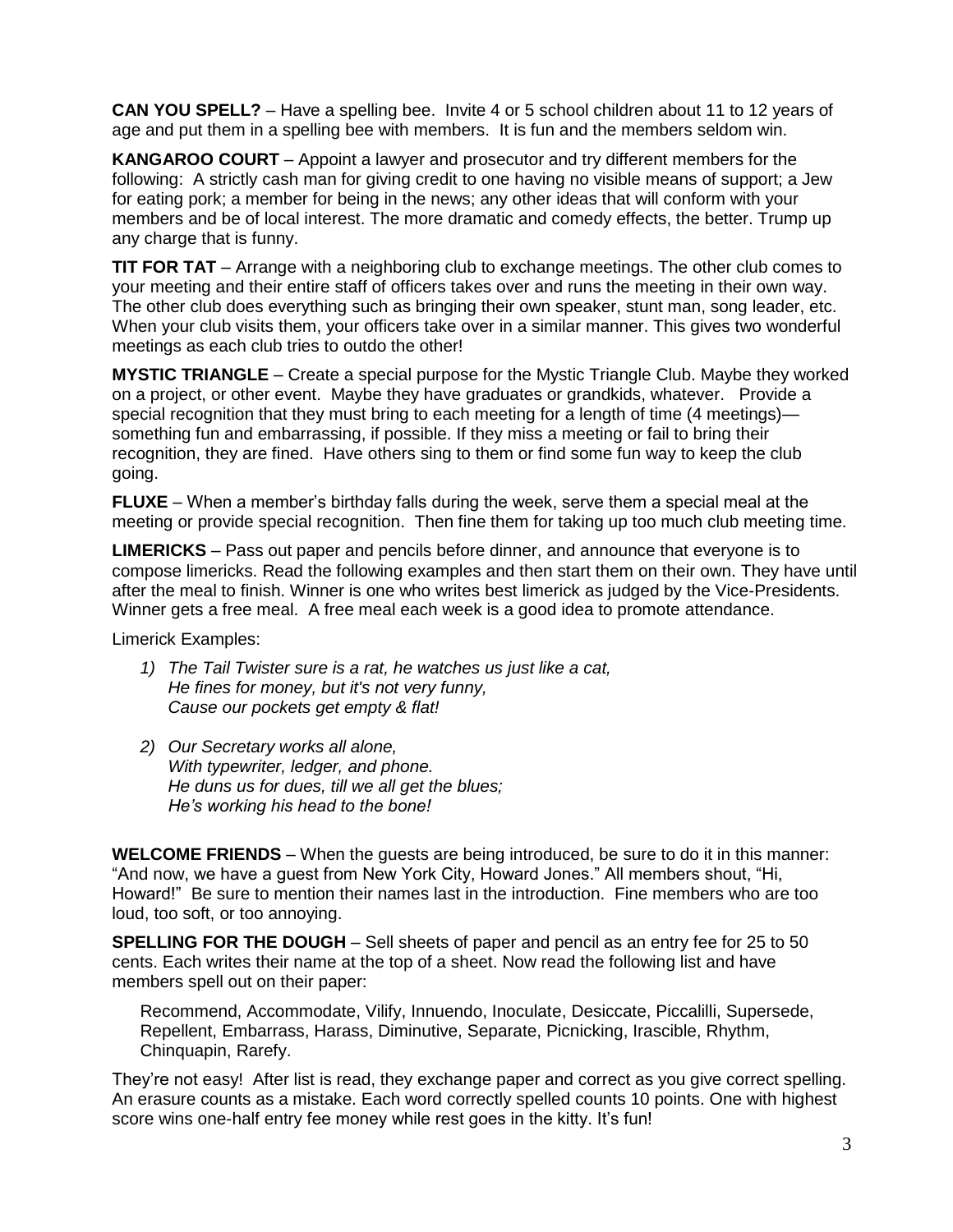**DEAF & DUMB** - After eating, have members be entirely silent for five minutes. They can use signs, make notes, or express themselves anyway silently. No talking, not even to the waiter. Blow whistle to start and stop the period. Fine those who break the silence.

**GOOD OLD DAYS** - Call on Past Presidents to tell the most important thing that happened while they were in office. Vary by asking most amusing thing. Lots of fun and good for club. Makes old veterans work harder!

**HONOR THE VETERANS** – Place members who have been Lions for 10, 15, 20 years at the head table. Have them give a short talk, sing a song, or tell a story. This is appreciated, as they feel they are looked up to, as they should be.

**GOON SQUAD** – Pre-arrange with a small member of your club to have his pockets full of pennies. They will refuse to pay their fine. Arrange for 2 large members of your club, known as the GOON SQUAD, upon whom you can call when a member refuses to pay his fine. They turn the non-paying Lion upside down and shake all the pennies out on the floor, as a warning to other slow payers that they had BETTER PAY UP OR ELSE!

**NECKTIE CLIPPING** – This one should definitely be pre-arranged with a member to wear an old necktie and upon his refusal to pay his fine, the Tail Twister takes out a pair of scissors and in a simulated struggle, the Tail Twister cuts off the offending Lions' necktie.

**SUGGESTION** – occasionally, if a member is clever enough to out-smart you, and in doing so, provides laughter and entertainment for the other members of the club, pay him a dime out of the Tail Twister's Fine Pot!

**GAG BUSTERS** – Tell several members a week in advance they will be called on to get up and tell a joke. This gives them a chance to prepare. If they don't have a joke ready, they are fined. Use five or six a meeting. This is a help to attendance. Warn them to keep the jokes clean. Maybe have a vote for the best joke. Fine the "losers", then fine the winner for obviously bribing the club.

**CONFUSION PLUS** – President introduces speaker of the evening and announces the subject. Program Chair rises and says it his job to get the speaker and he has one present who he introduces and announces his subject! An argument ensues, after which the Program Chair says that if this is the way the club is going to be run, he resigns. President begs him not to do that, saying he is a wonderful chair and that the club needs him. They finally decide to let both speakers talk five minutes. Secretary now rises and says they haven't the time for both speakers. So, it is decided they will both talk at the same time. They do this! It is very confusing and funny, if they have different subjects of opposite nature. Of course, all is cooked up beforehand by the persons involved.

**POKER DERBY** – Get two decks of cards – one red, one blue. Have your best auctioneer take blue deck and auction it off. First, one card at a time, then in pairs, trios, and hands of five. Get as much as possible out of the cards! DO NOT TELL members what you are going to do, and say that someone is going to win something very nice; in fact, six are going to win! After auction, divide the money in half. One-half will be divided into six parts – three big prizes and three small prizes.

The other deck is now shuffled and three cards drawn and placed face down on table. Shuffle again and draw three more and place under the first three. Turn up first card in top row for first prize, second card for second prize, etc. The three bottom cards are the consolation prize, which is divided in three parts of 10 cents, 5 cents and 2 cents. Be sure to make the first prizes attractive! This can also be repeated at other meetings to raise funds for different things. It goes better the second time, as they know what is coming! They really go for it! It's fun and it raises money!